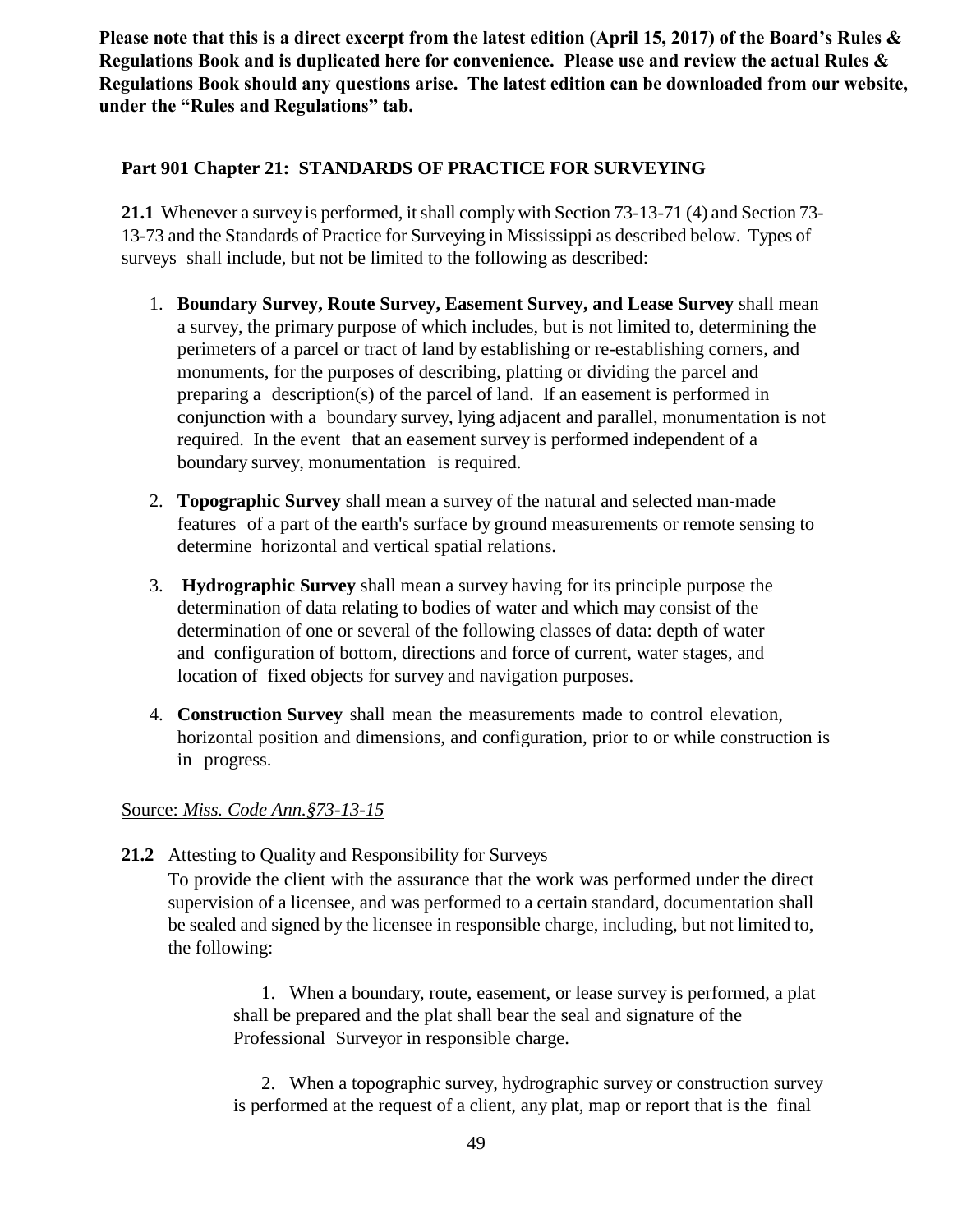product of that licensee for that project shall be sealed and signed by the Professional Surveyor or the Professional Engineer in responsible charge. If a topographic survey, hydrographic survey or construction survey is performed by a licensee to obtain data to be used by that licensee to perform calculations or to be incorporated into a final product of that project, then the final product of that project shall be sealed and signed by the Professional Surveyor or the Professional Engineer in responsible charge.

#### Source: *Miss. Code Ann.§73-13-15*

**21.3** The boundary, route, easement, and lease survey plat shall conform to the following requirements and shall include the following information:

- a. The plat shall be displayed on any reasonably stable and durable drawing paper, vellum, linen, or film of reproducible quality. No plat or map shall have dimensions of less than 8 1/2 x 11 inches.
- b. The plat shall show the scale, area, and classification of the survey (A,B,C or D). These classifications are based upon both the purposes for which the property is being used at the time the survey is performed and any proposed developments which are disclosed by the client. This classification must be based on the criteria in Appendix A, and the survey must meet the minimum specifications set forth in Appendix B. Scale shall be sufficient to show detail for the appropriate classification.
- c. The reference meridian used to conduct the survey shall be stated on the survey plat. A definitive north arrow shall be shown on the plat. All surveys will be referenced to a true meridian by accepted methods with the following exceptions: (a) those used in existing subdivisions; (b) those shown on city or town plats; or, (c) those shown on a previous survey when the current survey is a division of said previous survey and enough monumentation is available to establish the original orientation. If Global Positioning System equipment is used to obtain the reference meridian, it shall be stated on the plat whether the bearings are grid or geodetic. If any published horizontal control stations are occupied during the survey, they shall be listed on the plat and the horizontal datum used shall be listed on the plat. If a meridian established by the compass is used, the compass must be properly declinated and adjusted to a True Meridian. Regardless of the meridian used, the survey must be referenced to a well defined line, group of monuments, reference points, etc. of a normally assumed permanent nature so the orientation of the survey can be re-established. This reference line and its relation to the meridian used must be clearly shown on the survey plat.
- d. All monuments, natural and artificial (man-made), found or set shall be shown and described on the survey plat. The monuments shall be noted as found or set. All monuments set shall be ferrous metal, or contain ferrous metal, not less than 1/2 inch in diameter, and not less than eighteen inches in length. All monuments set shall display the license number of the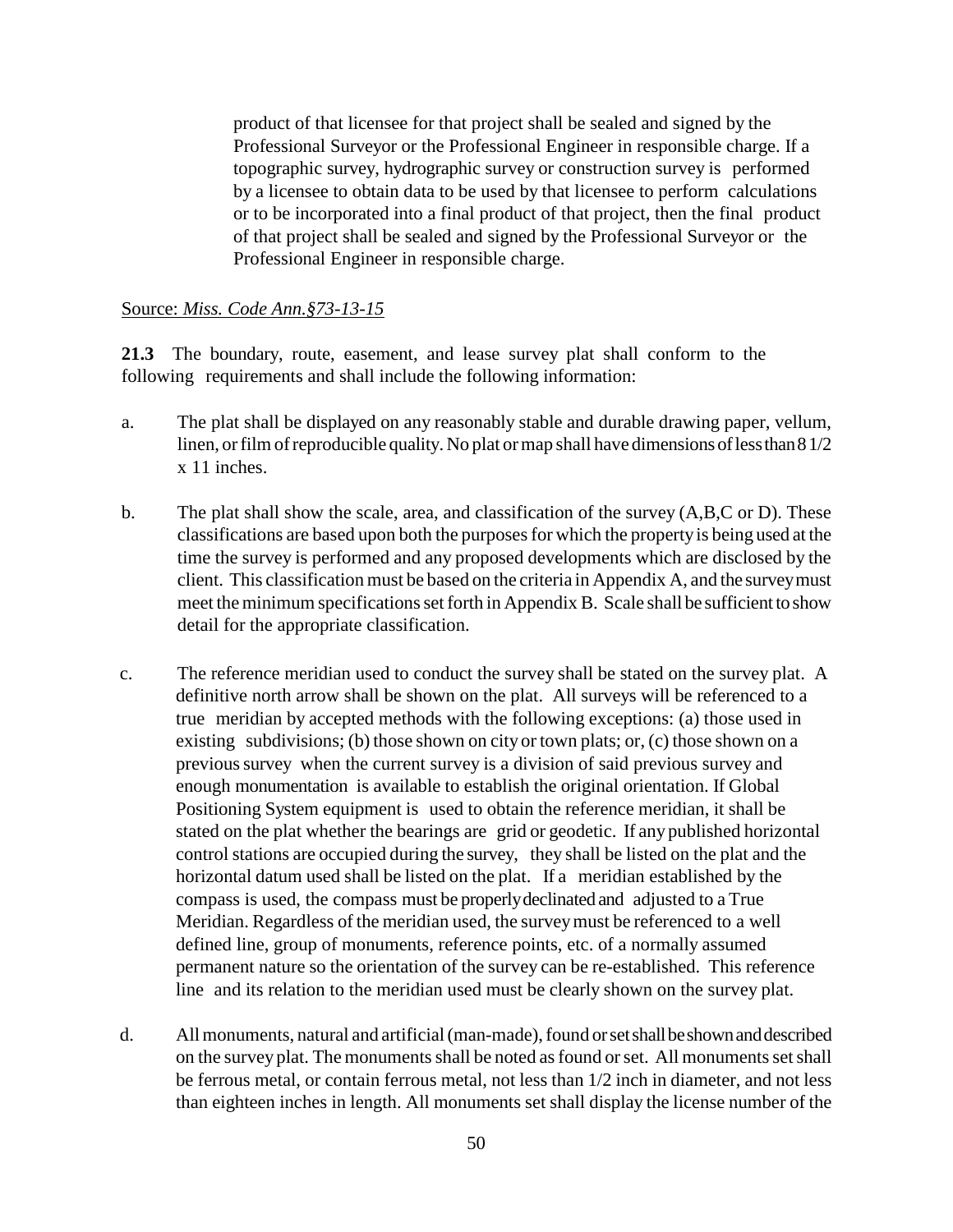Professional Surveyor, the COA number of the firm, or the name of the responsible government agency. All corners shall be monumented, either by a found monument clearly described on the survey plat, or by a monument set as described above, except however, a corner which falls in a creek, stream or ditch, in a gravel or asphalt road or upon solid rock, concrete or other like materials shall be marked in a permanent manner and clearly identified on the plat or witnessed by Witness Corners. Witness Corners shall be set whenever a corner monument cannot be set or is likely to be disturbed. Such witness corners shall be set as close as practical to the true corner and shall meet the same physical standards that would be required for the true corner were it set. If only one (1) witness corner is set, it must be set on the actual boundary line or prolongation thereof. Otherwise, at least two (2) witness corners shall be set and so noted on the plat of the survey. The bearing and distance referencing the witness corners from the true corner shall be shown on the plat. If the witness corner is set on the boundary line, only the distance may be shown. Courses that intersect a creek, stream, ditch or the center of a public road that isto be used as a boundary of the parcel being surveyed, should have witness corners set on the line intersecting same, and be clearly shown on the plat. Concrete right-of-way markers may be acceptable as monuments on all roadways, streets, and utility rights-of-way, and may be placed only at points where right-ofway width or direction change.

- e. The plat of a metes and boundary survey must clearly describe and show the monument marking the commencing point and the point of beginning for the survey. Commencing Point is a well defined, monumented point referenced to the U.S. Public Land (GLO) Survey system or other recorded subdivision plat, recorded and monumented City or County plat or map, compatible with Mississippi Statutes for filing and recording of land ownership that is used in a metes and bounds description. Point of Beginning is a well defined monumented point referenced to the U.S. Public Land (GLO) Survey system or recorded subdivision plat, recorded and monumented City or County plat or map, compatible with Mississippi Statutes for recording land ownership that is used as the beginning and ending point in a metes and bounds land description.
- f. All discrepancies between the survey and the record description, and the source of all information used in making the survey shall be indicated. When an inconsistency is found, including a gap or overlap, excess or deficiency, erroneously located boundary lines or monuments, or when any doubt as to the location on the ground of the true boundary or property rights exists, the nature of the inconsistency shall be clearly shown on the drawing.
- g. A description and location of any physical evidence of occupation found along a boundary line, including fences, walls, buildings or monuments.
- h. The horizontal length (distance) and direction (bearing or azimuth) of each line as specified in the legal description and as determined in the actual survey process.
- i. Four (4) elements of all circular curves shall be shown (radius, arc length, chord bearing and chord length).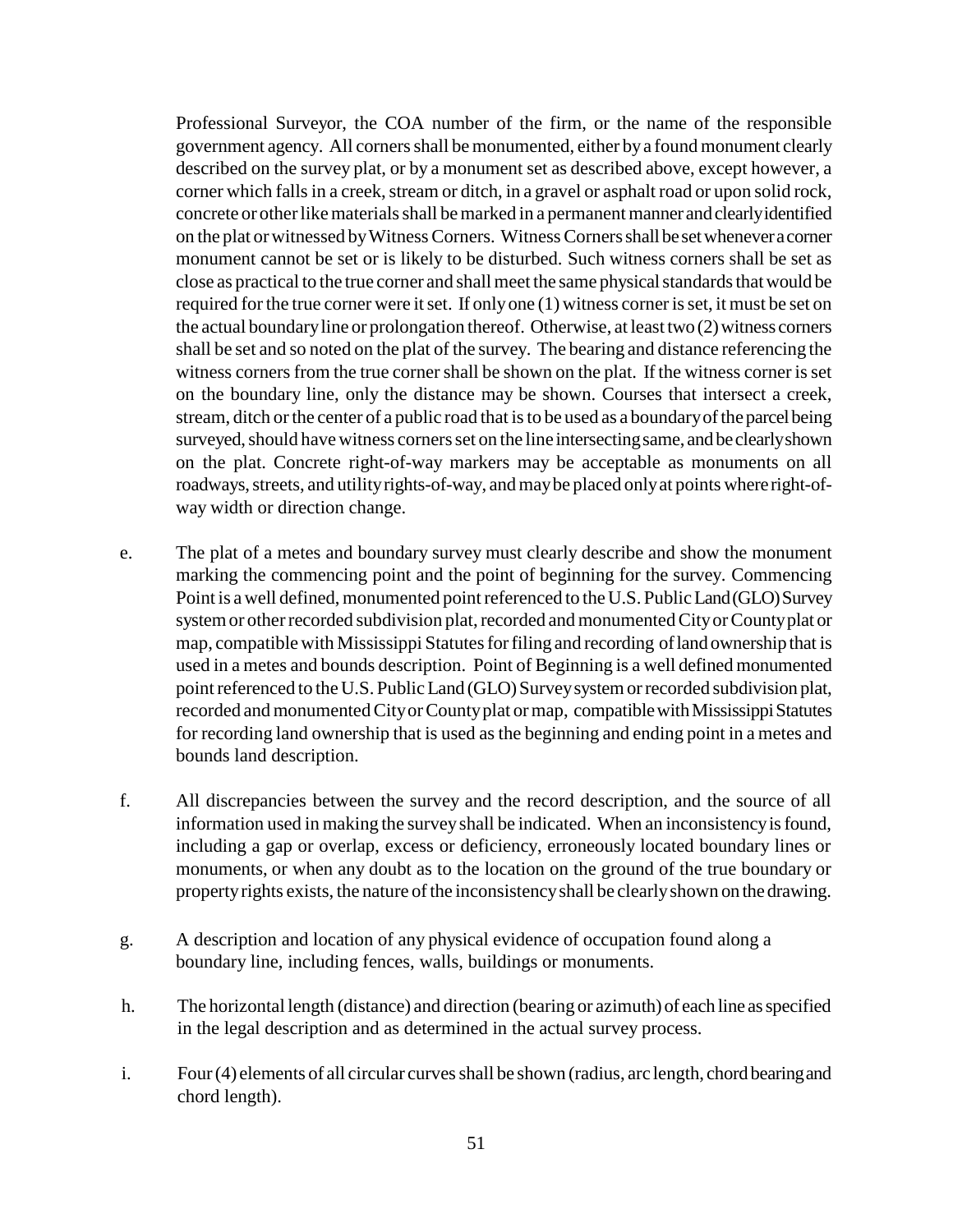- j. When a property description is required by the client, the description prepared by the Professional Surveyor should list all pertinent information that is shown on the survey plat to include, but not limited to: commencing point, point of beginning, course bearing and distances, description of all corner monuments, description and offset of witness corners and basis of bearings.
- k. The lot and block or tract numbers or other designations, including those of adjoining lots and tracts if the survey is within a recorded subdivision.
- l. Visible encroachments onto or from adjoining property or abutting streets with the extent of such encroachment. No sub-surface encroachments are required to be located unless their existence and location is furnished to the surveyor by the client.
- m. All public and private rights-of-way or easements which are observed, adjoining or crossing the land surveyed and pertinent to the survey.
- n. Location of all permanent improvements pertinent to the survey, with reference to the boundaries.
- o. Anytime State Plane Coordinates are used on a survey in the State of Mississippi, these surveys must be performed in compliance with state Law (Chapter No.462, Senate Bill Number 2131, approved March 29, 1991) and in compliance with item (e) of this rule. State Plane Coordinates shall be clearly referenced to the appropriate horizontal datum on the plat. When State Plane Coordinates are used, the following information shall be shown on the plat: (1) the State Plane Coordinates System Zone, (2) the horizontal and/or vertical datum(s) used, (3) the method used to derive information such as Global Positioning System or conventional survey, (4) all horizontal and/or vertical control points used (5) a combined or correctional factor, (6) the convergence angle., The coordinates of a minimum of two (2) reference points relevant to the survey shall be shown on the plat or map.
- p. Regardless of the type of survey, a plat or survey shall bear the name, address, date of field survey, and signature and seal (either embossed or stamped) of the licensee in responsible charge. This signature and seal is certification that the survey meets the requirements of the Standards of Practice for Surveyors in Mississippi as adopted by the Mississippi Board of Licensure for Professional Engineers and Surveyors. Other regulations including the Manual of Instructions for the Survey of U.S. Public Lands and all subdivision Laws and regulations of the State of Mississippi Statutes shall be followed.

# Source: *Miss. Code Ann.§73-13-15*

**21.4 Enforcement -** Licensees failing to meet these standards of practice will be subject to appropriate disciplinary action by the Licensure Board.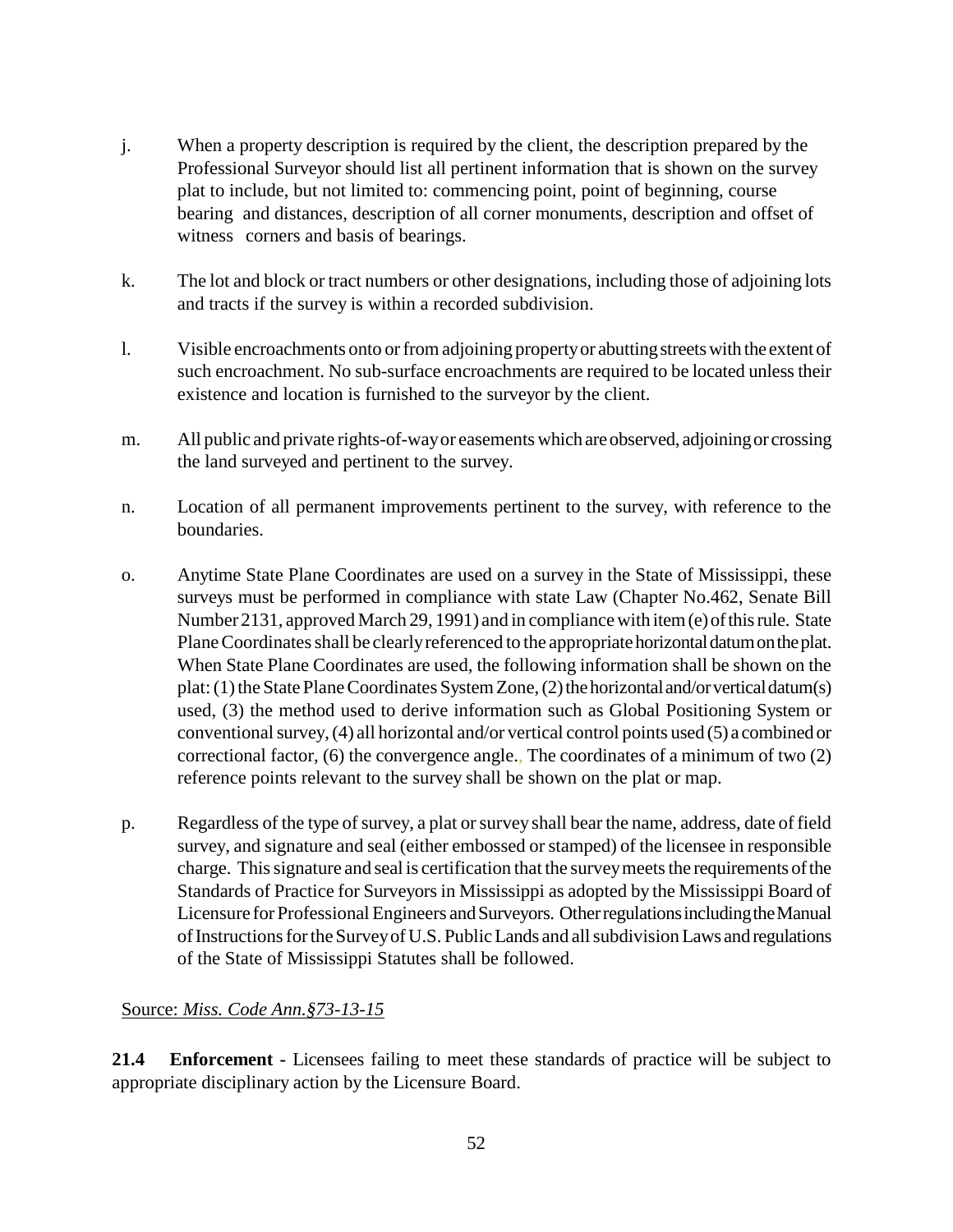## **APPENDIX A - Classification of Surveys**

- A. **Class A Surveys** Surveys of extensively developed and expensive properties which require maximum surveying accuracy. This includes, but is not limited to, surveys of urban business district properties and highly developed commercial properties.
- B. **Class B Surveys Surveys** of properties which are subject to costly improvements and justify a high degree of surveying accuracy. This includes, but is not limited to, surveys of commercial properties and higher priced residential properties located outside urban business districts and highly developed commercial areas.
- C. **Class C Surveys** Surveys of residential and surrounding areas which are apt to increase rapidly in value. This includes, but is not necessarily limited to, surveys of residential areas which cannot be classified as Class A or Class B surveys
- D. **Class D Surveys** Surveys of all remaining properties which cannot be classified as Class A, B, or C surveys. This includes, but is not limited to, surveys of farm lands and rural areas.

| <b>CONDITION</b> | D              | $\mathbf C$    | B            | $\mathbf A$    |                |
|------------------|----------------|----------------|--------------|----------------|----------------|
|                  | <b>Rural</b>   | <b>Suburb</b>  | <b>Urban</b> | <b>Urban</b>   | <b>Remarks</b> |
|                  |                | an             |              | <b>Busin</b>   | and            |
|                  |                |                |              | ess            | Formula        |
|                  |                |                |              | <b>Distri</b>  |                |
|                  |                |                |              | ct             |                |
| Unadjusted       |                |                |              |                | Loop or        |
| Closure          | 1:2000         | 1:5000         | 1:7500       | 1:1000         | between        |
| (Minimum)        |                |                |              | O              | Control        |
|                  |                |                |              |                | Monuments      |
| Angular          |                |                |              |                | N=Number of    |
| Closure          | 60" $\sqrt{ }$ | $30" \sqrt{N}$ | $25" \sqrt$  | 15" $\sqrt{ }$ | Angles in      |
| (Minimum)        | N              |                | N            | N              | Traverse       |
| Accuracy of      |                |                |              |                |                |
| Bearing          | ± 5            | $\pm 3$ Min.   | $\pm 2$      | $\pm 1$        | Relative to    |
|                  | Min.           |                | Min.         | Min.           | Source         |
|                  |                |                |              |                |                |
| Accuracy of      | 0.10           | $0.07$ ft.     | 0.05         | 0.03           | $100$ ppm $=$  |
| <b>Distances</b> | ft.            | $+150$         | ft.          | ft.            | 1:10000        |
|                  | $+200$         | ppm            | $+100$       | $+50$          |                |
|                  | <u>ppm</u>     |                | <u>ppm</u>   | <u>ppm</u>     |                |
| Elevations for   |                |                |              |                |                |

# **APPENDIX B**